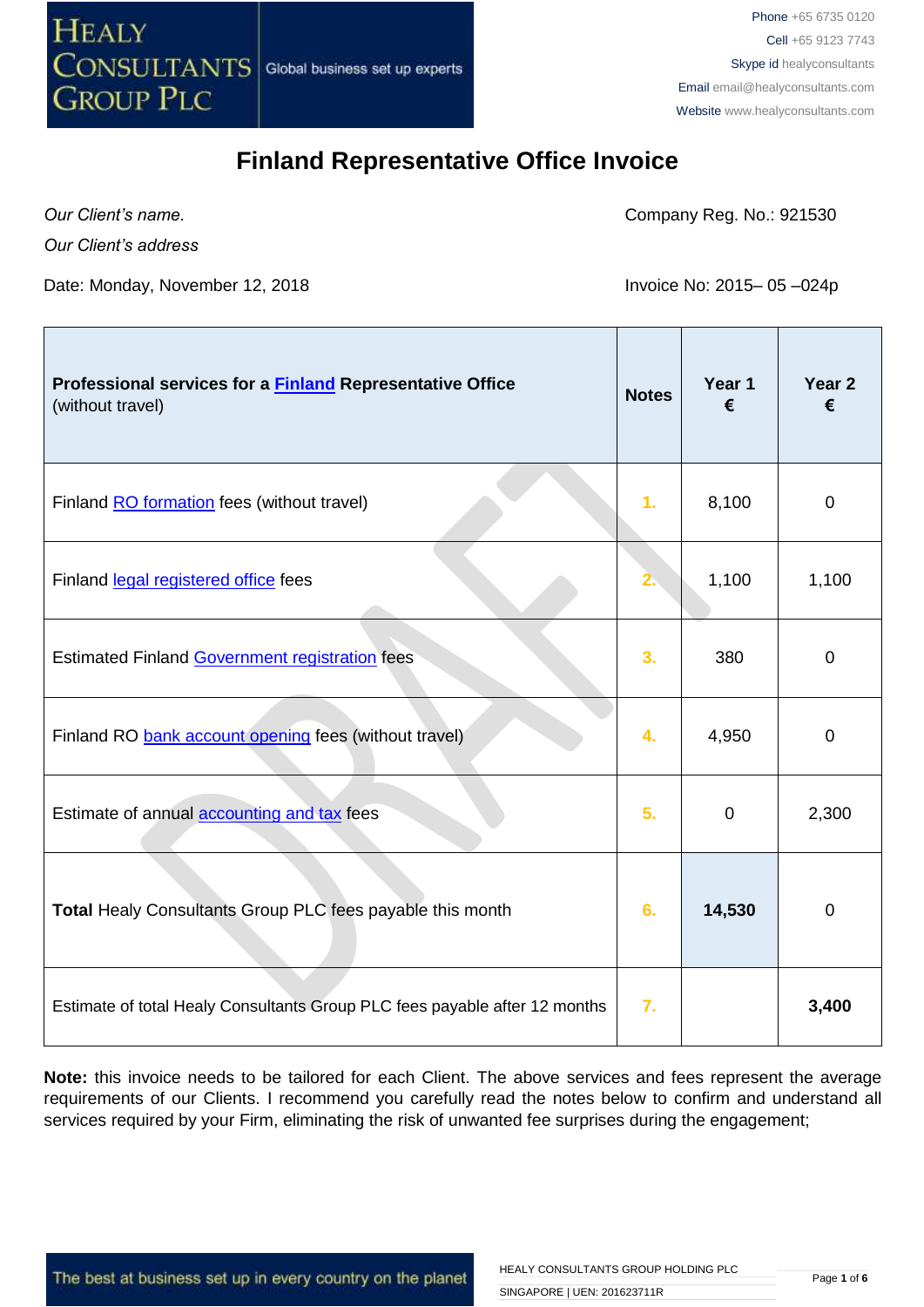#### *Notes to invoice above*

**1.** Healy Consultants Group PLC fees to efficiently and effectively complete Finland RO registration within [four](http://www.healyconsultants.com/finland-company-registration/fees-timelines/#timelines)  [weeks \(click link\)](http://www.healyconsultants.com/finland-company-registration/fees-timelines/#timelines) by **i)** choosing the optimum regulatory license for our Client's business activities; **ii)** reserving a representative office name with [Finnish Patent and Registration Office;](http://www.prh.fi/en/index.html) **iii)** settling our accountant and lawyer fees; and **iv)** preparing a high quality representative office incorporation application for [Finnish Patent and Registration Office;](http://www.prh.fi/en/index.html)

All [engagement fees](http://www.healyconsultants.com/company-registration-fees/) (click link) are agreed and paid up front and agree to the fees published on our country web pages. Consequently, there are no hidden fees, surprises or ambushes throughout the engagement. All engagement deadlines are agreed up front in the form of a [detailed project plan,](http://www.healyconsultants.com/index-important-links/example-project-plan/) mapping out [deliverables](http://www.healyconsultants.com/deliverables-to-our-clients/) by week throughout the engagement term;



Every week during the engagement, Healy Consultants Group PLC will email our Client a detailed status [update.](http://www.healyconsultants.com/index-important-links/weekly-engagement-status-email/) Our Client is immediately informed of engagement problems together with solutions. Your dedicated engagement manager is reachable by phone, Skype, live chat and email and will communicate in your preferred language;

- **2.** In accordance with [Chapter 2 Section 3 of the Finland Limited Liability Companies Act 2006,](http://www.finlex.fi/en/laki/kaannokset/2006/en20060624.pdf) each Finland Representative Office shall as from the date of its incorporation have a legal registered office in Finland, to which all official Government communications and notices may be addressed. To comply with this statutory requirement, Healy Consultants Group PLC Finland business office will be the registered office address for your Finland RO. Thereafter, this address will be used to receive Government correspondence including **i)** tax letters; **ii)** notice of the legal annual return; and **iii)** all government communications. Most of our Clients wish to place Healy Consultants Group PLC [Finland office address \(click link\)](http://www.healyconsultants.com/virtual-office/) on invoices, contracts, websites and business cards;
- **3.** This fee is an estimate of government costs payable during your Firm's engagement. For transparency purposes, all government fee payments will be supported by original receipts and invoices. Examples of government costs include **i)** the name reservation and **ii)** the RO registration fee charged by the [Finnish](http://www.prh.fi/en/index.html)  [Patent and Registration Office.](http://www.prh.fi/en/index.html) Following engagement completion, Healy Consultants Group PLC will refund our Client any excess of funds received over actual Government costs paid;
- **4.** Healy Consultants Group PLC will be pleased to open a Finland representative office bank account without our Client travel. It is a time consuming task, and Healy Consultants Group PLC will shelter our Client from the associated administrative challenges. As you can appreciate, it is a difficult task to obtain bank account approval through a newly formed RO when shareholders, directors and bank signatories reside overseas. Healy Consultants Group PLC will prepare a business plan for the bank to optimize the probability of RO bank account approval.

Depending on our Client's business and nationality, there is a 20% probability the banks will request a bank signatory to travel for a one hour bank interview. Healy Consultants Group PLC will try its best to negotiate with the bank for a travel exemption. If our Client must travel to Finland for RO bank account opening, Healy Consultants Group PLC will refund our Client €950;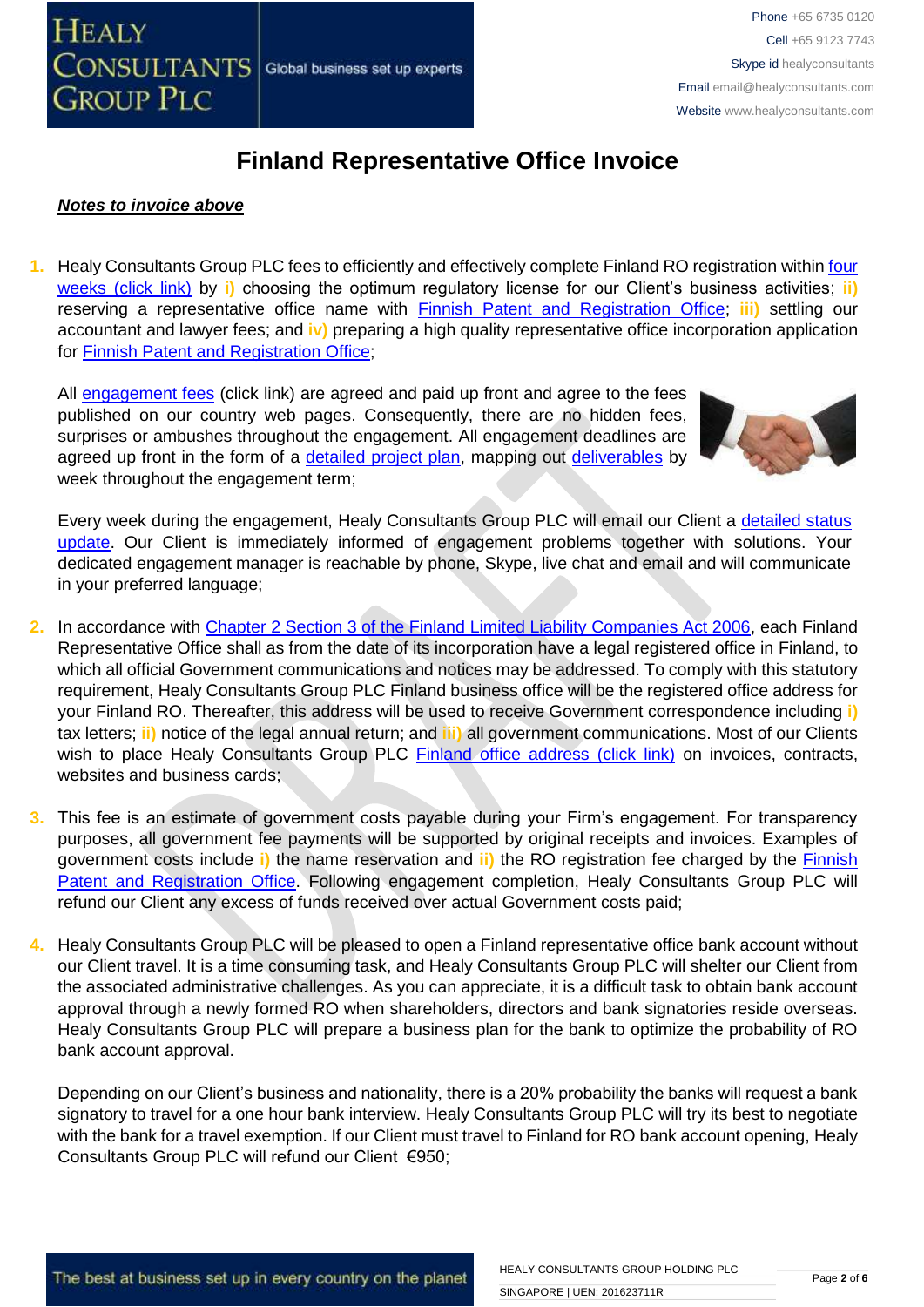If our Client is not comfortable with only an Finland representative office bank account, Healy Consultants Group PLC will be pleased to open [an international corporate bank account](http://www.healyconsultants.com/international-banking/) (click link) outside of Finland. Examples include New York, Germany, Liechtenstein, Austria, Bulgaria, South Africa, Singapore, London, South America or Dubai. All banks will be top tier banks in these countries with excellent internet banking services. Example of our global banking partners include HSBC, Standard Chartered Bank, Citibank, Barclays, ABN Amro, Bank of China, Nordea bank, Standard Bank, SEB bank, Credit Suisse;

The banks enjoy ultimate power of approval of RO bank account applications. Consequently, guaranteed success is outside of Healy Consultants Group PLC' control. What is inside our control is the preparation and submission of a high-quality bank application that maximizes the likelihood of approval. To date, we enjoy a 100% approval record because of [our global banking relationships](http://www.healyconsultants.com/international-banking/corporate-accounts/) and determination.







Global banks continue to tighten RO bank account opening procedures, their internal compliance departments completing more thorough due diligence of Clients. Consequently, our Clients should expect the bank account approval period to take up to 4 weeks. Furthermore, global banks now require evidence of proof of business in the country where the RO bank account will be, including sales contracts or lease agreement;

- **5.** For an active trading representative office, these [accounting and tax](http://www.healyconsultants.com/finland-company-registration/accounting-legal/) fees are an estimate of Healy Consultants Group PLC fees to efficiently and effectively discharge your annual RO accounting and tax obligations. Following receipt of a set of draft accounting numbers from your branch, Healy Consultants Group PLC will more accurately advise accounting and tax fees. For a dormant RO, Healy Consultants Group PLC fees are only €950;
- **6.** All fees quoted in this invoice correspond to fees quote[d on Healy Consultants Group PLC' website.](http://www.healyconsultants.com/company-registration-fees/) Please review this invoice carefully to identify errors. During the rush of the business day, it is possible that Healy Consultants Group PLC inadvertently made fee calculation errors, typing errors or omitted services or omitted historic fee payments from Clients. In the unfortunate event you identify invoice errors, please revert to me directly re the same. I apologize in advance if I or my staff made invoice errors;
- **7.** Assuming our Clients re-engage Healy Consultants Group PLC in year 2, this fee is an estimate of the fees payable next year, 12 months after the date of RO registration;
- **8.** The fees quoted in this invoice are a prediction of the fees required to efficiently and effectively complete this engagement in a timely manner. If during the engagement Healy Consultants Group PLC realizes that the project is more complex than anticipated, requiring a large additional investment of time, my Firm will revert to request additional fees;
- **9.** Engage Healy Consultants Group PLC to [project manage](http://www.healyconsultants.com/project-manage-engagements/) business set up in every country on the planet. We are the best in the [world](http://www.healyconsultants.com/best-in-the-world/) at what we do, timely completing the  $A$  to  $Z$  of every country engagement;
- **10.** In accordance with [Chapter 1 Section 3 of the Finland Limited Liability Companies Act 2006](http://www.finlex.fi/en/laki/kaannokset/2006/en20060624.pdf) there is no minimum deposit to be injected to the RO's bank account;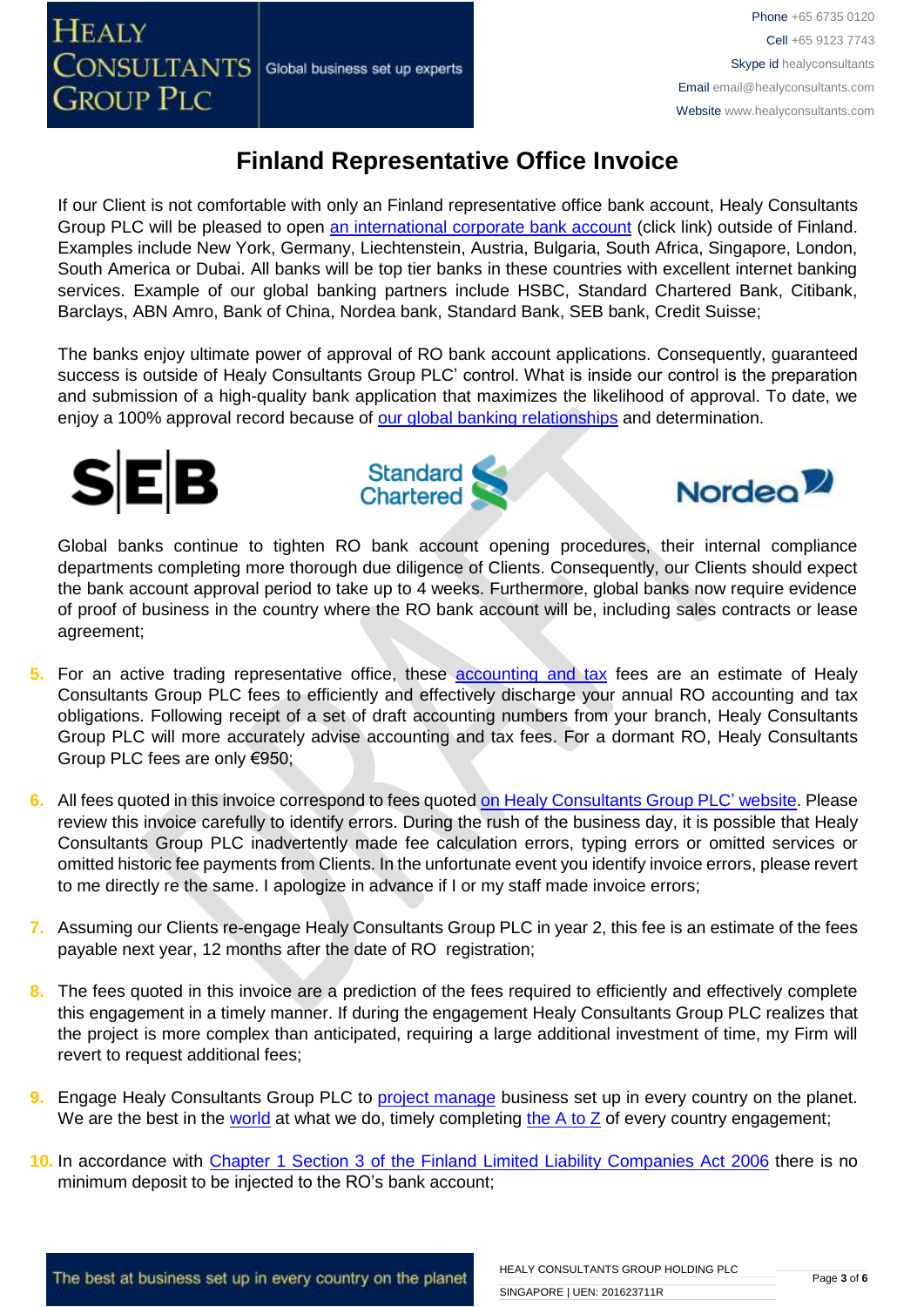**GROUP PLC** 

**HEALY** 

### **Finland Representative Office Invoice**

- **11.** Representative office business activities are limited to **i)** market research; **ii)** promoting the business of the parent company; and **iii)** maintaining the business relations between the parent company and its clients. A Representative office can employ a maximum of 3 employees. The Representative office is free of corporation tax but must register as a tax payer. A Representative office can **i)** lease office premises; and **ii)** but cannot issue sales invoice to Clients; **iii)** nor sign local sales. A Representative office cannot import and export goods. The life of the Representative office is unlimited.
- **12.** In accordance with [Chapter 1 Section 3 of the Finland Limited Liability Companies Act 2006](http://www.finlex.fi/en/laki/kaannokset/2006/en20060624.pdf) each Finnish RO office must have at least one individual country representative ordinarily resident in Finland or EEA. If required, Healy Consultants Group PLC will be pleased to provide your firm with a EEA professional nominee representative in Finland. Our fee amounts to €8,600 per nominee per annum;
- **13.** Unfortunately, some shareholder and director information might need to be officially translated into Finnish, notarized and attested by the Finland embassy in their country of origin. Most of our Clients request we translate all Finland company documents into English and vice versa. There is an additional cost of €30 per page;

As always, Healy Consultants Group PLC will negotiate with all third parties to eliminate or reduce additional engagement costs. For transparency purposes, all third-party fee payments will be supported by original receipts and invoices. Examples of possible third-party payments include **i)** embassy fees; **ii)** notary public costs; **iii)** official translator fees;

**14.** If our Client and Healy Consultants Group PLC properly plan this engagement, our Clients will *not* have to travel during this engagement. Healy Consultants Group PLC will efficiently complete representative office registration and corporate bank account opening in a timely manner without our Client's presence. Instead, our Client will need to **i)** sign and get documents legalized in the embassy in their country of origin; and **ii)** courier the originals to Healy Consultants Group PLC's office;



- **15.** If required, Healy Consultants Group PLC will be pleased to assist your Firm obtain Finland business [visa](http://www.healyconsultants.com/finland-company-registration/formation-support-services/)  approvals. Our fee is €3,950 for the first employee, €2,950 for the second employee, €1,950 per employee thereafter. Our employee visa fess includes preparation of a quality visa application and submitting to the correct Government immigration officers. Our employee visa fees includes preparation of a quality visa application and submitting to the correct Government immigration officers. The Government enjoys ultimate power of approval of visa applications. Consequently, guaranteed success is outside of Healy Consultants Group PLC' control. What is inside our control is the preparation and submission of a high quality immigration visa application that maximizes the likelihood of visa approval;
- **16.** Depending on our Client's business and nationality, the Finland Government may require a special regulatory license to carry on your business in the country. Healy Consultants Group PLC will assist our Client secure license approval; there may be additional engagement fees. However, the Government enjoys ultimate power of approval of RO registrations and business licenses;
- **17.** It is important our Clients are aware of their personal and corporate tax obligations in their country of residence and domicile. Let us know if you need Healy Consultants Group PLC help to clarify your local and international annual tax reporting obligations;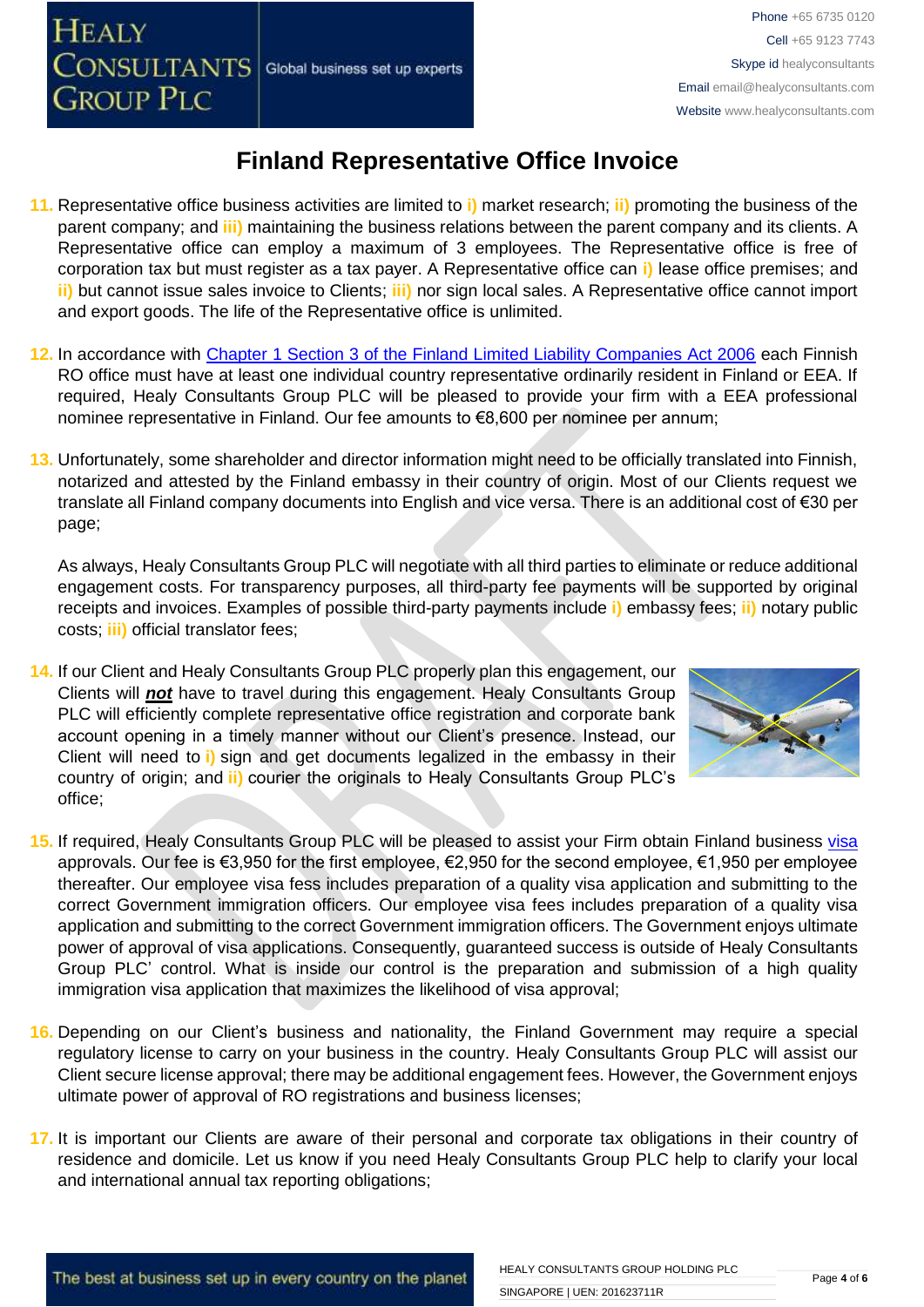- **18.** Monthly, quarterly and mid-year Government tax obligations include monthly and quarterly payroll reporting, tax return filing. If you need our help, Healy Consultants Group PLC can complete monthly Government reporting for a monthly fee of US\$860. Healy Consultants Group PLC monthly support will include **i)** label monthly bank statement transactions; and **ii)** submission of monthly employee payroll reporting;
- **19.** Some of our Clients request Healy Consultants Group PLC to provide temporary shared [office space](http://www.healyconsultants.com/virtual-office/) for 6 months until their preferred business premises is found. If your Firm requires this service, our one-time fee is €950. Monthly rental thereafter is paid directly to the landlord, independently of Healy Consultants Group PLC;
- **20.** If required, Healy Consultants Group PLC will act as your Finland RO secretary, for which our annual responsibilities include **i)** preparing and filing the legal annual return; **ii)** securely maintaining company records; **iii)** liaising with the Finland government on our Client's behalf; **iv)** legal filing of changes of RO structure; and **v)** reminding our Client of statutory deadlines;
- **21.** Some of our Clients require an [immediate Finland](http://www.healyconsultants.com/turnkey-solutions/) solution. With this strategy, within a day Healy Consultants Group PLC can supply our Client **i)** an existing dormant Finland company number; **ii)** an already approved Finland corporate bank account number; and **iii)** a business address. Turnkey solutions are attractive to those entrepreneurs who wish to immediately close a country deal, sign a contract or invoice a customer;
- **22.** As stipulated on our [business website](http://www.healyconsultants.com/) and in section 3 of our engagement letter, Healy Consultants Group PLC will only commence the engagement following **i)** settlement of our fees and **ii)** completion and signing of our legal engagement letter;
- **23.** Healy Consultants Group PLC will only incorporate your RO after 75% of [due diligence documentation](http://www.healyconsultants.com/due-diligence/) is received by email. Healy Consultants Group PLC will only open a RO bank account after 100% of the Client's original due diligence documentation is received by courier;
- 24. During the annual renewal engagement with our Client, our in-house Legal and Compliance Department [\(click link\)](http://www.healyconsultants.com/about-us/key-personnel/cai-xin-profile/) reviews the quality and completeness of our Client file. Consequently, Healy Consultants Group PLC may revert to our Client to ask for more up to date [due diligence documentation;](http://www.healyconsultants.com/due-diligence/)
- **25.** To assist our Clients to minimize foreign exchange costs, we offer the payment in SG\$, Euro, Pounds or US\$. Kindly let me know in which currency your Firm prefers to settle our fees and I will send an updated invoice, thank you;
- 26. Some of our Clients engage Healy Consultants Group PLC to [recruit \(click link\)](http://www.healyconsultants.com/corporate-outsourcing-services/how-we-help-our-clients-recruit-quality-employees/) local employees. We have a lot of experience in this area and we are quite skilled at securing quality candidates for our Clients;